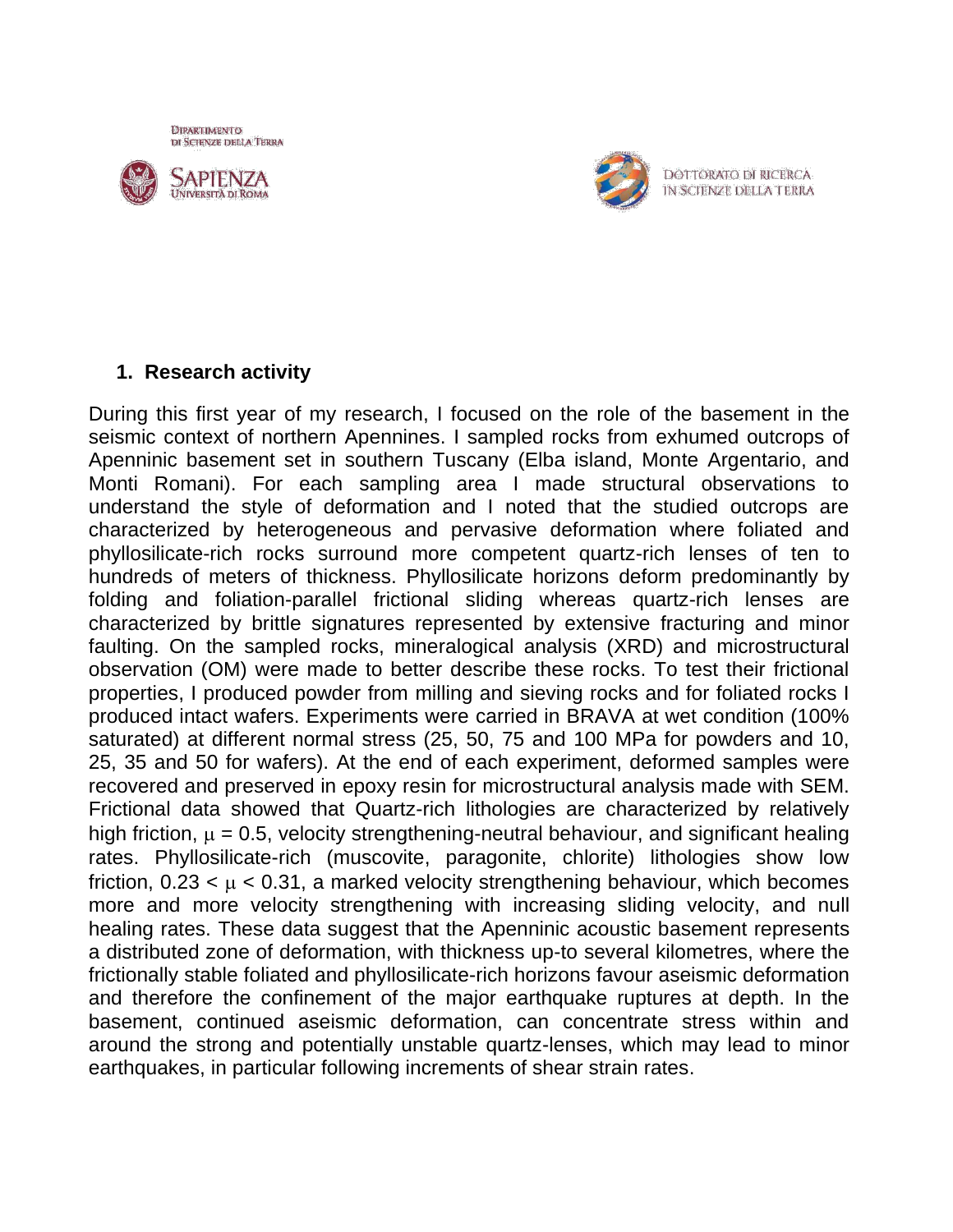From March 2022, I will start doing experiments on the same rocks with confining and fluid pressure to test the potential fault slip behaviour during increase of fluid pressure or stressing rates. These experiments will be integrated within an on-going seismological study of the seismicity within the basement during the Central Italy seismic sequence.

From December 2021, I started the microstructural characterization of 24 experimentally deformed samples from the Apenninic basement. At the end of this characterization, I will produce a paper about the relation between mineralogy, microstructures and frictional behaviour.

During this first year of PhD, I have participated at different and complementary activities that allowed me to interact with oil companies and with the problems related to induced seismicity of leakages of sealing horizons. From November 2020 to May 2021, I developed 30 experiments within the FAST2 project to study frictional properties of rocks interested by induced seismicity in oil field of the Apennines. The results show a strong correlation of frictional and fluid flow properties of fault rocks with their mineralogical content: phyllosilicate-rich lithologies showed low friction ( $\mu$  < 0.3), low to null healing rate and a marked velocity strengthening behaviour and very low values of permeability  $k = 2*10^{-20}$ ; carbonate rocks showed higher friction ( $\mu$  > 0.6), high healing rate and, a low velocity strengthening behaviour and relatively high permeability 4\*10-17. With confining and fluid pressure a tendency of the carbonate fault rocks to became instable is documented. Fluid injection/pressurization experiments showed the tendence of carbonate gouge to evolve into a dynamic rupture during fluid pressure stimulation. From September 2021, I also developed 30 experiments within the TAPAS project to study the frictional properties of rocks interested by  $CO<sub>2</sub>$  storage in Adriatic sea. The results highlight a strong correlation between frictional properties (e.g., friction and Rate and State parameters) and sample mineralogy. Permeability tests showed a non-trivial dependence between permeability and sample mineralogy especially for the carbonate-rich samples that showed lower permeability values comparable to samples with same phyllosilicate content.

From March 2021, I started the collaboration in the FEAR project with INGV, ETHZ and BedrettoLab. The project aim is to reactivate at about 1.5 km of depth in a tunnel and via fluid pressure stimulation, a fault hosted in a highly monitored area, to improve our understanding of earthquake physics. In July I sampled rocks from the Rotondo granite (Bedretto, Ticino) from the Alpe Nuova and from the Bedretto tunnel. On the outcrops I also carried out structural observations to reconstruct the deformation history. On these rocks I performed microstructural analysis on natural samples and frictional experiments in wet condition and at different normal stress (5, 15, 25, 35 MPa). The microstructural results highlight the presence of brittle reactivation along previous ductile shear zone with the development of a gouge rich